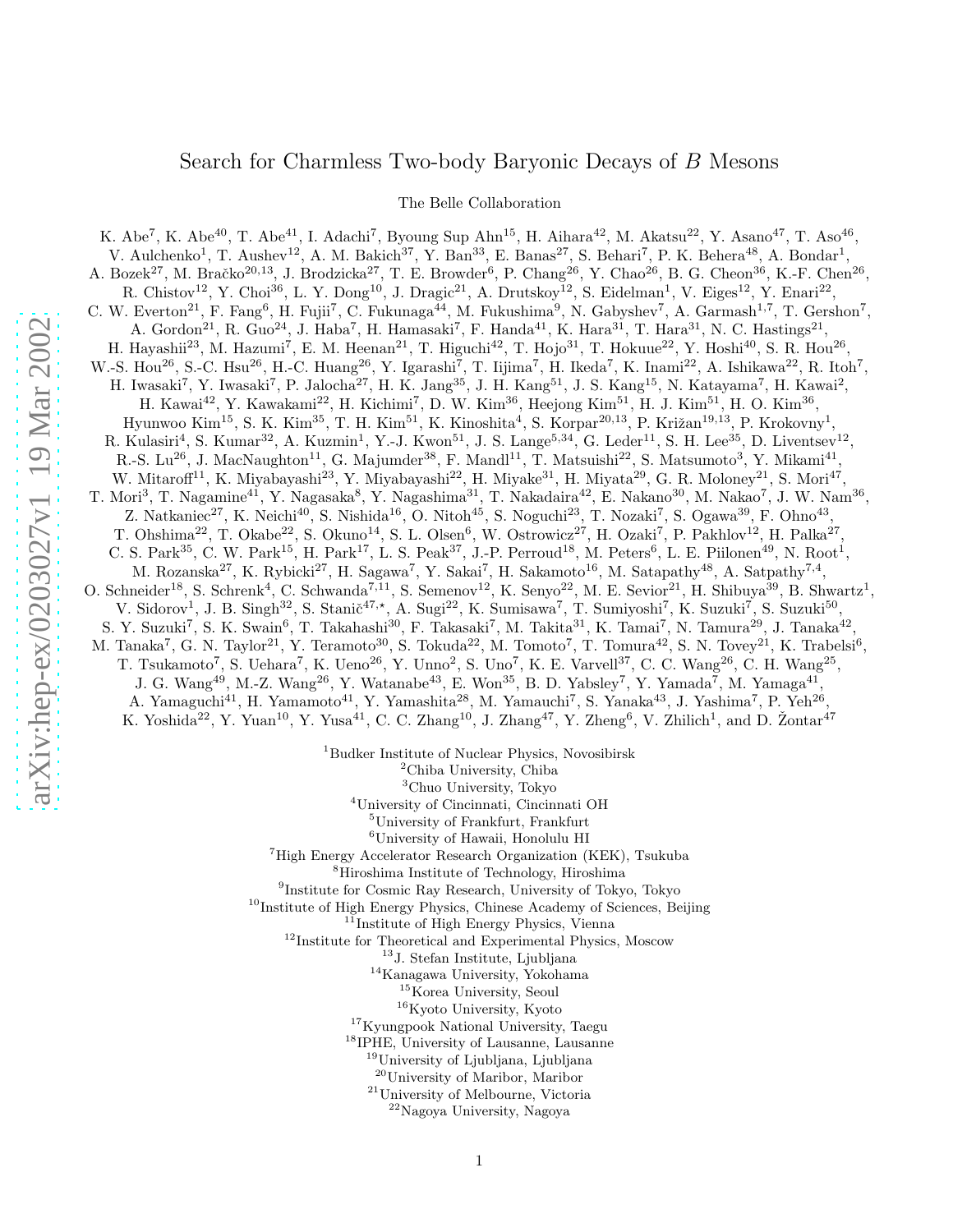Nara Women's University, Nara National Kaohsiung Normal University, Kaohsiung National Lien-Ho Institute of Technology, Miao Li National Taiwan University, Taipei H. Niewodniczanski Institute of Nuclear Physics, Krakow Nihon Dental College, Niigata Niigata University, Niigata Osaka City University, Osaka Osaka University, Osaka Panjab University, Chandigarh Peking University, Beijing  $^{34}\rm RIKEN$ BNL Research Center, Brookhaven NY Seoul National University, Seoul  $^{36}$ Sungkyunkwan University, Suwon $^{37}$ University of Sydney, Sydney NSW  $38\,\mathrm{T}$ Institute of Fundamental Research, Bombay Toho University, Funabashi Tohoku Gakuin University, Tagajo Tohoku University, Sendai University of Tokyo, Tokyo Tokyo Institute of Technology, Tokyo Tokyo Metropolitan University, Tokyo Tokyo University of Agriculture and Technology, Tokyo Toyama National College of Maritime Technology, Toyama University of Tsukuba, Tsukuba Utkal University, Bhubaneswer Virginia Polytechnic Institute and State University, Blacksburg VA Yokkaichi University, Yokkaichi Yonsei University, Seoul ⋆ on leave from Nova Gorica Polytechnic, Slovenia

We report the results of a search for the rare baryonic decays  $B^0 \to p\bar{p}$ ,  $\Lambda\bar{\Lambda}$ , and  $B^+ \to p\bar{\Lambda}$ . The analysis is based on a data set of  $31.7 \times 10^6 B\overline{B}$  events collected by the Belle detector at the KEKB  $e^+e^-$  collider. No statistically significant signals are found, and we set branching fraction upper  $\text{limits } \mathcal{B}(B^0 \to p\bar{p}) < 1.2 \times 10^{-6}, \ \mathcal{B}(B^0 \to \Lambda\bar{\Lambda}) < 1.0 \times 10^{-6}, \text{ and } \mathcal{B}(B^+ \to p\bar{\Lambda}) < 2.2 \times 10^{-6} \text{ at the }$ 90% confidence level.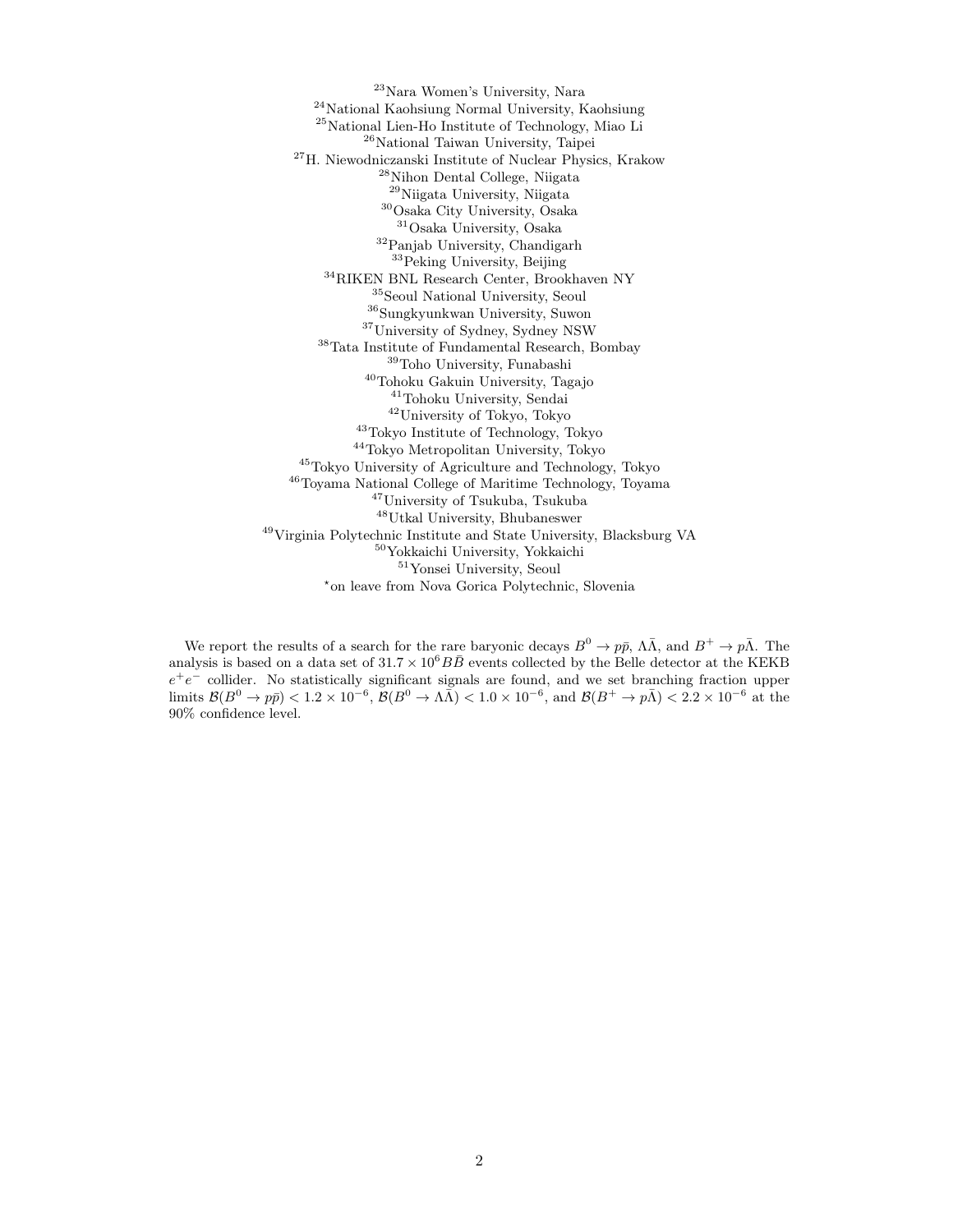

FIG. 1. Illustrative diagrams for  $B$  decays to charmless baryon pairs.

The Belle collaboration recently reported the observation of the decay process  $B^+ \to p\bar{p}K^+$  [\[1\]](#page-4-0), which is the first known example of a B meson decay to a charmless final state containing baryons. In this paper we report the results of a search for the related two-body modes  $B^0 \to p\bar{p}, \Lambda\bar{\Lambda}$  and  $B^+ \to p\bar{\Lambda}$  [\[2](#page-4-0)]. In the Standard Model, these decays are expected to proceed via color-suppressed  $b \to u$  tree diagrams (Figs. 1(a) and (c)) and  $b \to s$ , d penguin diagrams (Figs. 1(b) and (d)). The search is based on a 29.4 fb<sup>-1</sup> sample of  $e^+e^-$  data accumulated at the  $\Upsilon(4S)$  resonance, which contains 31.7 million BB pairs. A previous search for these decays by the CLEO collaboration using a 5.41 fb<sup>-1</sup> sample of  $\Upsilon(4S)$  data yielded 90% confidence-level (C.L.) upper limits[[3\]](#page-4-0).

Belle [\[4](#page-4-0)] is a general purpose detector operating at theKEKB asymmetric  $e^+e^-$  collider [[5\]](#page-4-0). Tracking information is provided by a silicon vertex detector and a central drift chamber (CDC) in a 1.5 Tesla magnetic field. Hadron identification (PID) for  $\pi/K/p$  discrimination is obtained from CDC  $dE/dx$  measurements, aerogel Cerenkov counter pulse heights, and timing information from the time-of-flight system. Electron identification is based mainly on CsI(Tl) electromagnetic calorimeter and CDC  $dE/dx$  information.  $K_L$  and muons are identified by a system of resistive plate counters interleaved with the iron plates of the flux-return iron yoke.

The event selection criteria are based on tracking and PID requirements, and are optimized using Monte Carlo (MC) simulated event samples.

All primary charged tracks are required to satisfy the following track quality criteria based on the track impact parameters relative to the interaction point (IP), which is determined run-by-run. The z axis is defined by the positron beam line. The deviations from the IP position are required to be within  $\pm 0.05$  cm in the transverse  $(x-y)$ plane, and within  $\pm 2$  cm in the z direction. Tracks that satisfy the muon or electron identification requirements are rejected.



FIG. 2. The mass distribution of the selected  $\Lambda \to p\pi^$ candidates for a typical run period. The MC distribution is shown as a dashed histogram. The ±5 MeV mass window is indicated by the vertical arrows.

Primary proton candidates are selected based on  $p/K/\pi$  likelihood functions obtained from the hadron identification system. The selection criteria are  $\frac{L_p}{L_p + L_K}$  > 0.6 and  $\frac{L_p}{L_p+L_{\pi}}>0.6$ , where  $L_{p/K/\pi}$  stands for the proton/kaon/pion likelihood.

Λ candidates are reconstructed via the pπ<sup>−</sup> decay channel and are selected using cuts on four parameters: the angular difference between the  $\Lambda$  flight direction and the direction pointing from IP to the decay vertex in the transverse plane; the distance between each track and the IP in the transverse plane; the distance between the decay vertex and the IP in the transverse plane; and the displacement in z of the closest approach points of the two tracks to the beam axis. The secondary protons are required to have  $\frac{L_p}{L_p+L_\pi} > 0.6$ . The  $p\pi^-$  mass spectrum after the application of the above selection criteria is shown in Fig. 2 for a typical run period. The peak position is consistent with the nominal  $\Lambda$  mass [\[6](#page-4-0)] and the mass resolution is about 0.9 MeV/ $c^2$ . Finally, we require the invariant mass of the  $\Lambda$  candidate to be within  $\pm 5$ MeV/ $c<sup>2</sup>$  of the nominal  $\Lambda$  mass.

Due to the high momentum of the primary particles from these two-body decay modes, the background from generic B decays is negligible. This is checked with MC samples of  $B^+B^-$  and  $B^0\overline{B^0}$  pairs where the B-mesons decay dominantly via  $b \to c$  processes. We also checked backgrounds using MC samples of charmless B meson decays that include low multiplicity B decays into final states with  $\pi$ , K, K<sup>\*</sup>,  $\rho$ ,  $\omega$ ,  $\phi$ ,  $\eta$ , and  $\eta'$  mesons. Only the  $p\bar{p}$  mode is found to have any background contamination. However, the level of this contamination is negligible, corresponding to less than one event for the current data set.

The main background is from continuum  $q\bar{q}$  processes. This is confirmed using an off-resonance data set (2.3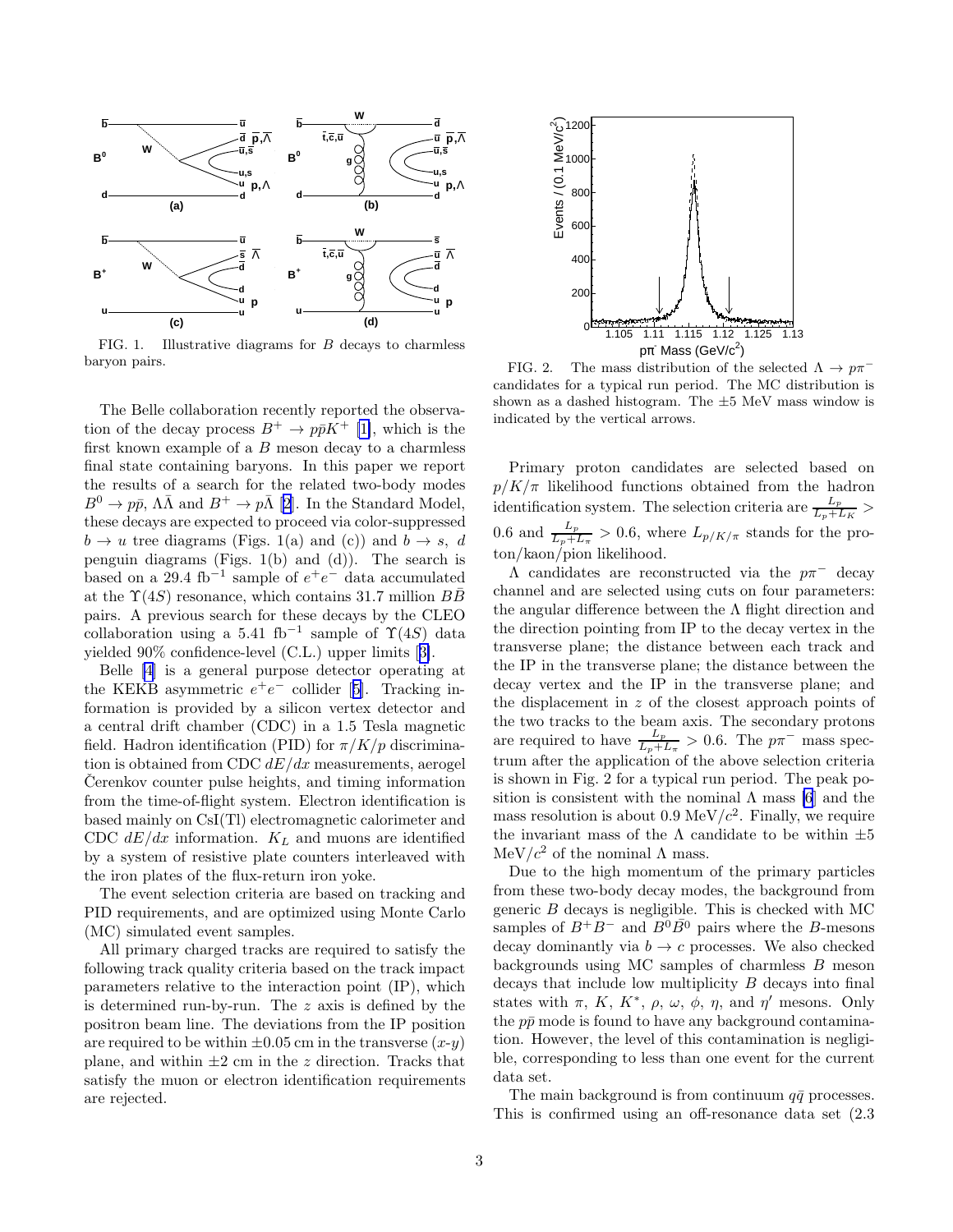TABLE I. Results of search for the exclusive baryon modes. The signal yields, Y, and errors are determined from maximum likelihood fits. The 90% C.L. upper limits from the fits and from the counting method are listed together. We quote the higher values as our conservative estimates for upper limits. The efficiencies,  $\varepsilon$ , are obtained from MC. The 90% C.L. upper limits for the branching fractions, B, determined by this experiment are shown along with previous CLEO results.

| Mode                   |                        | (fitting/counting) | $\varepsilon$ (%) | $B(10^{-6})$ | CLEO $\mathcal{B}(10^{-6})$ |
|------------------------|------------------------|--------------------|-------------------|--------------|-----------------------------|
| $p\bar p$              | $0.6^{+2.7}_{-0.6}$    | 7.0/9.7            | $27.5 \pm 2.0$    | 1.2          | 7.0                         |
| W                      | $0.0^{+0.5}_{-0.0}$    | 3.0/3.2            | $10.8 \pm 1.1$    | . 1.0        | < 3.9                       |
| $\equiv$<br>$p\Lambda$ | $n+2.5$<br>$1.0 - 1.0$ | 7.0/10.4           | $16.2 \pm 1.4$    | < 2.2        | $\stackrel{<}{_{\sim}} 2.6$ |

fb<sup>-1</sup> taken 60 MeV below the  $\Upsilon(4S)$  and a MC sample of 65 million continuum events. These continuum events have a jet-like topology while  $B\bar{B}$  events are more spherical in the  $\Upsilon(4S)$  center of mass (CM) frame. For continuum event rejection we use  $\cos \theta_T$ , the cosine of the angle between the direction of one primary decay particle and the thrust axis [\[7](#page-4-0)] of the non-candidate tracks and showers. This distribution is nearly flat for signal events and is strongly peaked at  $\pm 1$  for continuum background. We also use  $\cos \theta_B$ , the cosine of the angle between the B candidate flight direction and the positron beam direction. The signal has a  $\sin^2 \theta_B$  distribution while the background is uniformly distributed. We require the absolute values of  $\cos \theta_T$  and  $\cos \theta_B$  to be less than 0.9 for  $\Lambda\overline{\Lambda}$  decays and less than 0.8 for the other modes. For the latter case, the background reduction factor is more than five, while ∼70% of the signal is retained.

We use the following two kinematic variables to identify the reconstructed  $B$  meson candidates: the beam constrained mass,  $m_{\rm bc} = \sqrt{E_{\rm beam}^2 - p_B^2}$ , and the energy difference,  $\Delta E = E_B - E_{\text{beam}}$ , where  $E_{\text{beam}}$ ,  $p_B$  and  $E_B$ are the beam energy, the momentum and energy of the reconstructed B meson in the  $\Upsilon(4S)$  CM frame, respectively. We retain events with  $5.20 \text{ GeV}/c^2 < m_{\text{bc}} < 5.29$ GeV/ $c^2$  and  $-0.2$  GeV <  $\Delta E$  < 0.2 GeV. The signal yield is extracted by maximizing the likelihood function

$$
L = e^{-(s+b)} \prod_{i=1}^{N} [sP_s(m_{\text{bc}_i}, \Delta E_i) + bP_b(m_{\text{bc}_i}, \Delta E_i)],
$$

where N is the total number of candidate events,  $s(b)$  denotes the signal (background) yield and  $P_{s(b)}$  denotes the signal (background) probability density function (pdf).

The  $m_{bc}$  and  $\Delta E$  signal pdf's are determined by MC. We use a Gaussian function as the signal pdf for the  $m_{bc}$  distribution and a sum of two Gaussians for the  $\Delta E$ distribution. The Gaussian parameters (mean and  $\sigma$ ) are determined separately for each mode. Background shapes are determined from events in sideband regions of  $\Delta E$  and  $m_{\text{bc}}$  separately. We adopt an empirical function  $[8]$  $[8]$  to model the  $m_{\rm bc}$  background shape (for events with 0.1 GeV <  $|\Delta E|$  < 0.2 GeV) and a first-order polynomial for the  $\Delta E$  background shape (for events with 5.20 GeV/ $c^2$  <  $m_{\text{bc}}$  < 5.26 GeV/ $c^2$ ).

Table 1 summarizes the results. The efficiencies for the  $\Lambda\bar{\Lambda}$  and  $p\bar{\Lambda}$  modes include the  $\Lambda \to p\pi^-$  branching fraction (64%). The efficiencies are determined from signal MC with the identical event selection and fitting procedure as for the data. Figures 3 and 4 show the  $m_{\rm bc}$  (with  $|\Delta E|$  < 0.05 GeV) and  $\Delta E$  (with 5.27 GeV/ $c^2$  <  $m_{\text{bc}}$  <  $5.29 \text{ GeV}/c^2$ ) projections for these three modes, respectively. Projections of the fits are shown as smooth curves. No statistically significant signals are found and we determine 90% C.L. upper limits on the signal yields by integrating the likelihood function. We also compute limits using a counting method[[9\]](#page-5-0). We define a signal region by 5.27 GeV $/c^2$  <  $m_{\text{bc}}$  < 5.29 GeV $/c^2$  and  $|\Delta E|$  < 0.05 GeV, and treat the number of background events from the maximum likelihood fit as a prediction for the background in this region. We then count the number of events actually observed, and apply the method of [\[9](#page-5-0)] to obtain 90% C.L. intervals.

To estimate the possible influence of fluctuations on the determination of the upper limits, we vary the parameters of the pdf's by one standard deviation and change the form of the  $\Delta E$  signal pdf to a single Gaussian. The relative change of the upper limit is 25%, which is mainly due to the changes in the background shape. The upper limit determination by the counting method is checked by redefining the signal region (varying the  $\Delta E$  range from  $2\sigma$  to  $4\sigma$ ) and comparing the outcomes. The upper limits from both methods listed in column 3 of Table 1 include these fluctuations. We quote the values from the counting method as the most conservative upper limits. Fit projections with the signal yield fixed at the upper limit for each mode are shown as the superimposed dashed curves in Figs. 3 and 4 for comparison.

The systematic error due to the efficiency of the proton identification  $(p-K \text{ and } p-\pi)$  criteria is studied using Λ samples. We vary the likelihood ratio requirement for protons and compare the ratio of reconstructed  $\Lambda$  yields in data and MC. The overall error is about 3%. We include a 2% error per track to account for the uncertainty in tracking efficiency. The  $\Lambda$  reconstruction efficiency is checked by comparing the flight distance distributions of data and MC. They agree very well and no additional error is assigned. The correlated parts of the errors are added linearly to obtain the overall uncertainty in the tracking efficiency and the uncertainty in the PID efficiencies (for p and  $\bar{p}$ ), then the resulting errors are com-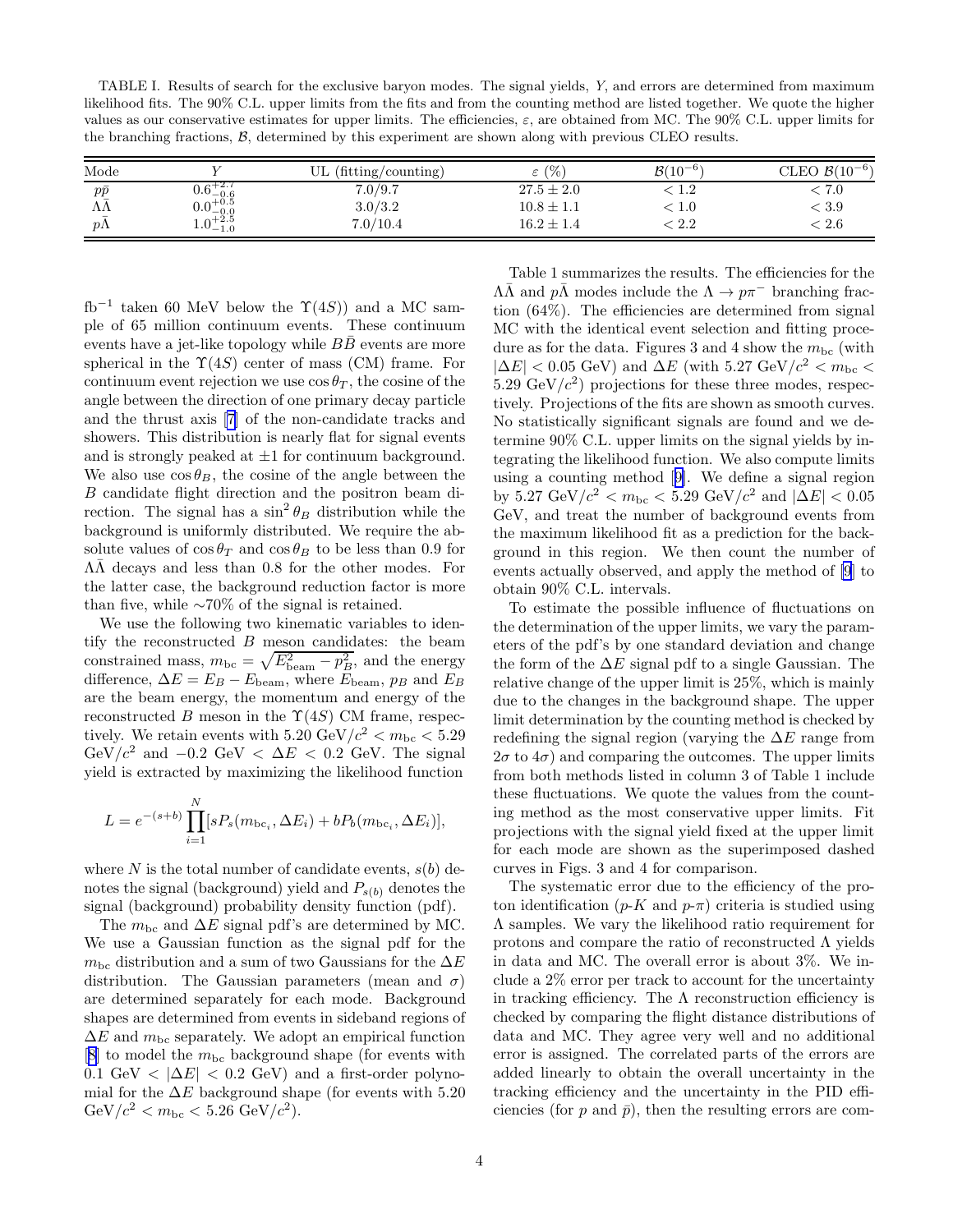<span id="page-4-0"></span>

FIG. 3. The distributions of  $m_{\text{bc}}$  for (a)  $B^0 \rightarrow p\bar{p}$ , (b)  $B^0 \to \Lambda \bar{\Lambda}$  and (c)  $B^+ \to p \bar{\Lambda}$  candidates. The solid curve is the projection of the maximum likelihood fit. The dashed curve shows the fit with the signal yield fixed at the 90% C.L. upper limit.

bined in quadrature. When determining the upper limit for the branching fraction, the efficiency was reduced by one standard deviation. The efficiencies and upper limits for all three decay modes are listed in Table 1.

In summary, we have performed a search for the rare baryonic decays  $B^0 \to p\bar{p}$ ,  $\Lambda\bar{\Lambda}$ , and  $B^+ \to p\bar{\Lambda}$  with 31.7 million  $B\overline{B}$  events collected by the Belle detector at the KEKB  $e^+e^-$  collider. No statistically significant signals are found for these modes, and we set upper limits on their branching fractions at the 90% C.L.. The upper limits are:

$$
\mathcal{B}(B^0 \to p\bar{p}) < 1.2 \times 10^{-6};
$$
\n
$$
\mathcal{B}(B^0 \to \Lambda\bar{\Lambda}) < 1.0 \times 10^{-6};
$$
\n
$$
\mathcal{B}(B^+ \to p\bar{\Lambda}) < 2.2 \times 10^{-6}.
$$

These are currently the most stringent limits for these decays. The limit on  $B^0 \to p\bar{p}$  has been improved by a factor of six compared to the existing bound [3]. These limits are considerably below corresponding charmless mesonic branching fractions which are typically at the level of 10<sup>−</sup><sup>5</sup> . In contrast, the recent Belle measurement of  $B^+ \to p\bar{p}K^+$  [1] indicates a relatively large branching fraction of  $4.3 \times 10^{-6}$ . The underlying physics [\[10](#page-5-0)] is now being probed with rapidly accumulating data and new experimental results.

We wish to thank the KEKB accelerator group for the excellent operation of the KEKB accelerator. We acknowledge support from the Ministry of Education, Culture, Sports, Science, and Technology of Japan and the Japan Society for the Promotion of Science; the Australian Research Council and the Australian Department



FIG. 4. The distributions of  $\Delta E$  for (a)  $B^0 \to p\bar{p}$ , (b)  $B^0 \to \Lambda \bar{\Lambda}$  and (c)  $B^+ \to p\bar{\Lambda}$  candidates. The solid curve is the projection of the maximum likelihood fit. The dashed curve shows the fit with the signal yield fixed at the 90% C.L. upper limit.

of Industry, Science and Resources; the National Science Foundation of China under contract No. 10175071; the Department of Science and Technology of India; the BK21 program of the Ministry of Education of Korea and the CHEP SRC program of the Korea Science and Engineering Foundation; the Polish State Committee for Scientific Research under contract No. 2P03B 17017; the Ministry of Science and Technology of the Russian Federation; the Ministry of Education, Science and Sport of Slovenia; the National Science Council and the Ministry of Education of Taiwan; and the U.S. Department of Energy.

- [1] Belle Collaboration, K. Abe et al., [hep-ex/0202017](http://arxiv.org/abs/hep-ex/0202017).
- [2] Charge-conjugate processes are included throughout the analysis.
- [3] CLEO Collaboration, T.E. Coan et al., Phys. Rev. D 59, 111101 (1999).
- [4] Belle Collaboration, A. Abashian et al., KEK Progress Report 2000-4 (2000), to be published in Nucl. Inst. and Meth. A.
- [5] E. Kikutani ed., KEKB Accelerator, KEK Preprint 2001- 157 (2001), to be published in Nucl. Inst. and Meth. A.
- [6] Particle Data Group, D.E. Groom et al., Eur. Phys. J. C 15, 1 (2000).
- [7] E. Farhi, Phys. Rev. Lett. 39, 1587 (1977).
- [8] H. Albrecht et al., Phys. Lett. B 241, 278 (1990); H. Albrecht et al., ibid. 254, 288 (1991).